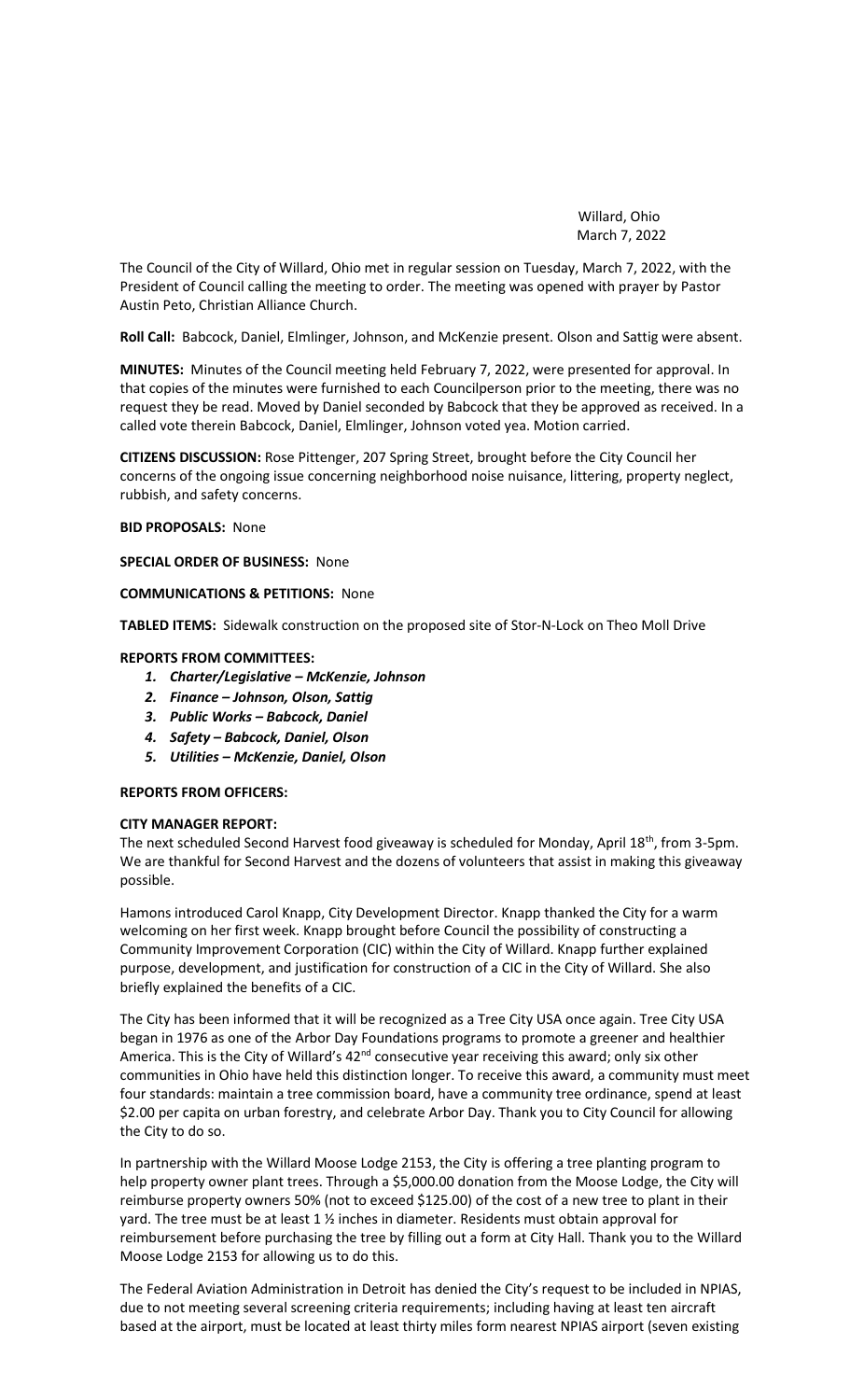NPIAS airports are within thirty miles of the airport), no significant airfield design deficiencies, or compliance violations or wetland / wildlife issues. In the 1970s there was a plan to construct a larger airport for the City, to get Federal funding for the new airport the existing airport had to be released from NPIAS. Construction of the new airport failed, and the FAA has since denied requests from the City to reclassify the airport.

According to Ohio Revised Code a Criteria Architect must oversee the Police Department Rehabilitation Project. Virtual Design Studio was selected out of three firms that had submitted requests for Criteria Architect of the Police Station rehabilitation project. They will provide conceptual plans, specifications, and a rough cost estimate for the design/ build contractor. Virtual Design has separated the Police Department Rehabilitation Project into four phases, this being phase one. Upon completion, of phase one, Hamons will report to City Council on the findings to decide if and when to proceed with bids for the project.

Five Bids were received through the Fisher-Titus foundation to construct a concrete walking path around the top perimeter of the reservoir. The bids were for a six-foot-wide path with an alternate bid to increase the path by two feet to make it eight feet wide. Received bids range from \$261,000- \$664,000. After signage and step widening the estimated cost of the project is approximately \$290,000. Currently \$250,000 have been donated, with the remaining funds needed to be raised locally. The walking path could be completed by May.

As part of capital improvements, 480 tons of rip rap rock is being added to the inside shoreline of the reservoir. This improvement is to help protect the long-term stability of the reservoir shoreline. R.A. Bores has been contracted to spread the stone over the banks with their large excavator beginning on March 8, 2022.

Active Neighbors Enhancing Willard (ANEW) is planning a Downtown Street Festival on Saturday, May 7<sup>th</sup>. The Festival will consist of several activities for all age groups, magician, band, craft vendors, food trucks, and local eateries. The City of Willard Recreation Department and Police Department will also be participating in this Festival by moving the annual Bike Rodeo and Touch -A- Truck downtown during this time.

# **Willard Community Cleanup**

**April 29th 8am-5pm, April 30th 8am-noon Dumpster Days**- Dumpsters will be located at the corner of Myrtle and Woodland for City Residents to dispose of their general trash material, furniture, TVs. (No household garbage, construction material, landscape material, or trash from outside City limits will be taken)

**April 30th 10am-12:30pm Paint Recycling**- City Residents may bring their unused **latex paint** to the Wastewater Treatment Plant (7 B&O Pike) for disposal. This is for Willard Residents only and not commercial businesses.

**April 30th 10am-1pm Tire Recycling**- City Residents may recycle any passenger or light truck tire at the Wastewater Treatment Facility (7 B&O Pike) for a small fee. Special pricing is offered during this event, but residents must prepay for their tires at City Hall by Friday, April 29<sup>th</sup> at 4:30 pm to participate. Prices are \$3.50 off the rim and \$4.50 if the tire is still on the rim. No commercial businesses.

**April 25th -29th Curbside Pickup**- The City will be offering curbside pickup for any non freon appliances (examples are stove, washers, dryers) at no cost. Items containing freon or remnants of freon (refrigerators, freezers, and air conditioners) will be picked up at the curbside for a fee of \$20. Residents will need to prepay at City Hall the week of April 25 for any appliances with freon.

The meter reader and dispatch positions are both being finalized, the Police Department positions are still vacant.

# **ORDINANCES AND RESOLUTIONS:**

### **RESOLUTION 2537-22**

AN RESOLUTION TO AUTHORIZE THE CITY MANAGER, CITY OF WILLARD, OHIO, TO ADVERTISE FOR BIDS FOR THE BELT FILTER PRESS REHABILITATION PROJECT AT THE WATER POLLUTION CONTROL PLANT, was presented by Council President for its first reading by title only. This was done by the Clerk.